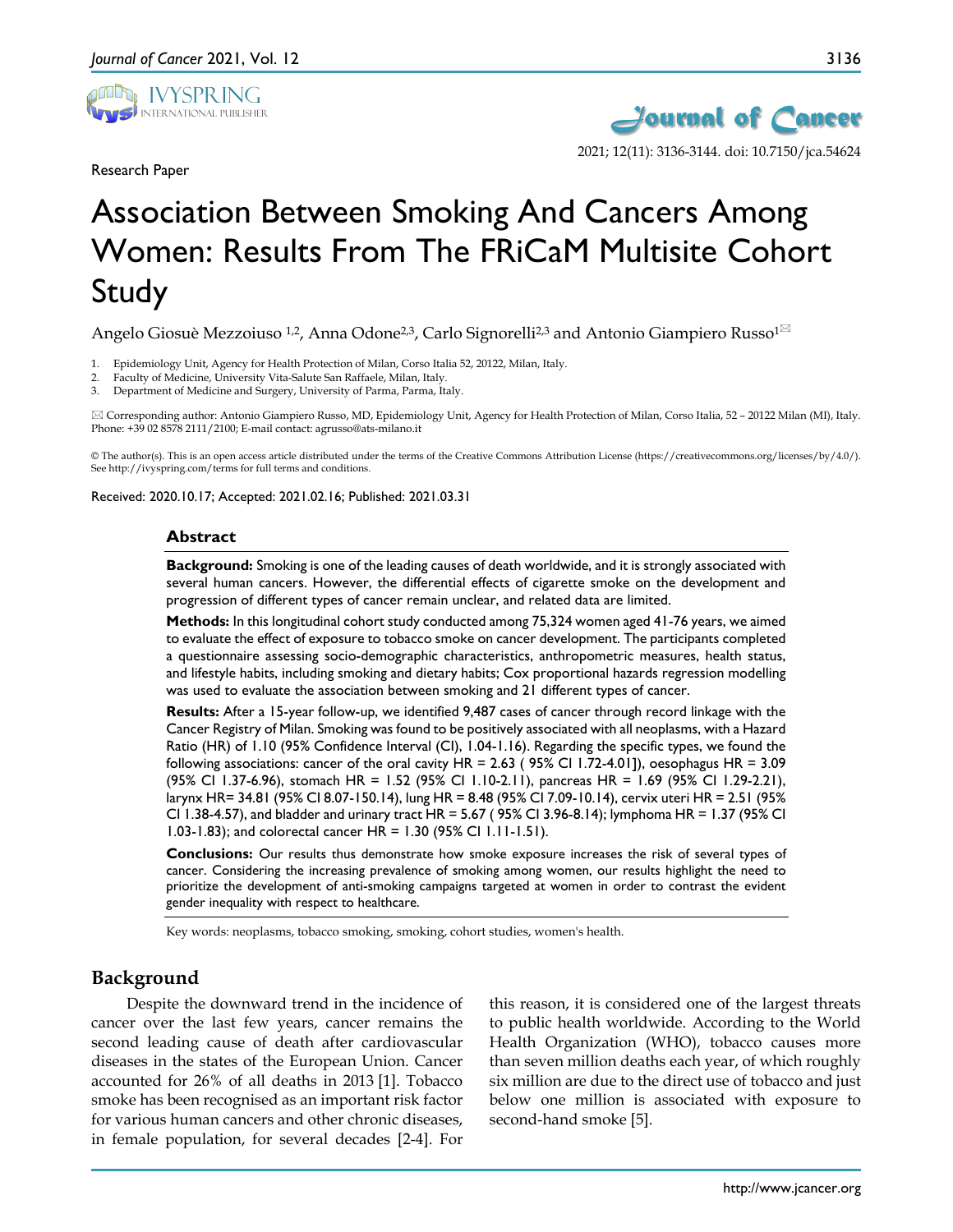According to the last report of the International Agency for Research on Cancer (IARC) of 2009, a cubic centimetre of smoke has approximately  $4 \times 10^9$ particles and over 5300 compounds, including monocyclic and polycyclic aromatic hydrocarbons, nitro compounds, and metals [4, 6]. There is enough evidence demonstrating the carcinogenicity of at least 70 of these compounds [6, 7]. However, this is not a current evaluation and it is probably underestimated. Indeed, these data are referred to the IARC report of 2009 and therefore they are antecedent to this period.

The latest WHO report (July 2019) on the global tobacco epidemic reported that there were an estimated 1.1 billion smokers in the world, and approximately 80% of them lived in low- and middle-income countries [8, 9]. In the Italian population, the prevalence of smoking among those aged greater than 14 years was 19.7% in 2017; the prevalence was 24.8% among men and 14.9% among women, showing a strong gender difference [10]. Interestingly, however, although the prevalence of smoking has been decreasing both among men and women for several decades, the mortality for cancers smoke-related is rising in women [11].

Substantial evidence on the relationship between smoking and several cancers has been obtained in the last few decades. Richard Doll and Bradford Hill conducted the first case–control study examining the association between smoking and cancer. They demonstrated a strong association between smoking and lung cancer, and tobacco smoke has now been recognised as the leading cause of lung cancer both among smokers and those exposed to second-hand smoke [3, 12-15].

However, tobacco smoke is also associated with several other types of cancer. Studies have examined the effect of tobacco smoke on the development of other types of cancer, such as cervical, bladder, and gastro-enteric cancer [16-25]. Nevertheless, the evidence for the association between smoking and cancers other than lung cancer is limited and weak, particularly in female population.

Considering the evidence currently available with respect to the increase in the incidence of lung cancer in women, linked to the increase in exposure to cigarette smoke mainly in the female gender, it is essential to define the associations with other sites in order to identify the sites in which, in the coming years, an increase in cases is expected.

Therefore, the aim of this study was to evaluate the effect of exposure to tobacco smoke on the development of cancer at different sites using data from a large cohort of women in Italy and to further validate the current evidence on the relationship between smoking and lung cancer in this cohort.

# **Methods**

## **Study cohort**

For the present study, we used the prospective FRiCaM (Risk Factors for Breast Cancer, that is, "Fattori di Rischio per il Carcinoma della Mammella") cohort.

Briefly, all women aged 41-76 years who resided in the municipality of Milan and were invited to undergo mammographic screening between 2003 and 2007 were included in the FRiCaM cohort. Details concerning the study design, recruitment, and questionnaire characteristics have been described previously [26].

Briefly, all participants completed a questionnaire on socio-demographic characteristics, anthropometric measures, health status, and lifestyle habits. In total, 131,246 women received a questionnaire and approximately 54% of them (71,398 women) completed it.

The questionnaire was also sent, by mail, to women who did not undergo mammographic screening in order to collect information from a sample of non-screened women, and approximately 33% of non-screened women (6,652 women) responded to the questionnaire.

Among the 78,050 women who answered the questionnaire, 2,726 were excluded owing to a lack of information on smoking habits. Thus, the final analysis in the present study was conducted among 75,324 women.

## **Ethics**

This is an observational study based on data routinely collected by the Agency for Health Protection (ATS) of Milan, a public body of the Regional Health Service – Lombardy Region, whose activity includes the evaluation of health status of the population. According to the regional law (R.L. 23/ 2015, 11/08/2015) http://normelombardia.consiglio. regione.lombardia.it/NormeLombardia/Accessibile/ main.aspx?view=showdoc&iddoc=

lr002015081100023), ethical approval was deemed not necessary. This study is also ethically compliant with the National Law (D.Lgs. 101/2018 https://www. gazzettaufficiale.it/eli/id/2018/09/04/18G00129/

sg) and the "General Authorisation to Process Personal Data for Scientific Research Purposes" (n.8 and 9/2016, referred to in the Data Protection Authority action of 13/12/ 2018 https://www. garanteprivacy.it/home/docweb/-/docweb-display /docweb/9068972).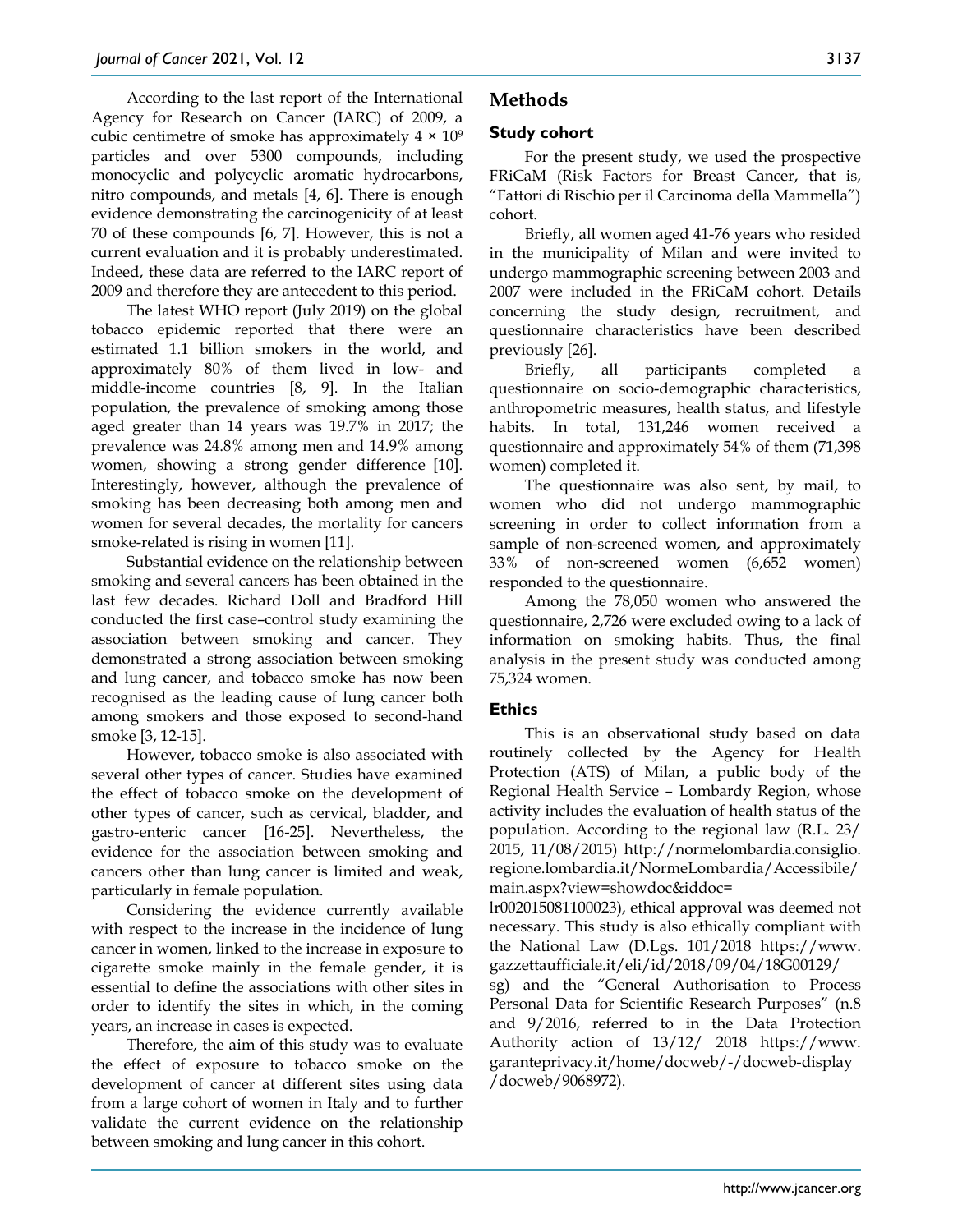#### **Cancer types examined**

During 15 years of follow-up, cases of cancer were identified through record linkage between the cohort study and the Cancer Registry of Milan. The Cancer Registry of Milan was accredited by IARC and has continuously collected all new invasive cancers from January 1999.

Starting from 2016, the Milan Municipality is part of cancer register of the Metropolitan area of Milan, included in Cancer Incidence in Five Continents – XI, covering the entire provinces of Milan for 3,176,180 inhabitants.

The different cancer types were coded using the 10th revision of the International Classification of Diseases. The following 21 types of cancer were included: oral cavity (C00-C08), oesophagus (C09), stomach (C16), colon and rectum (C17-C21), liver (C22), gallbladder (C23-24), pancreas (C25), larynx (C32), bronchus and lung (C33-34), skin (including melanoma) (C43-44), breast (C50), cervix uteri (C53), corpus uteri (C54), ovary (C56), kidney (C64), bladder and urinary tract (C65-67), brain and nervous system (C71-72), and thyroid (C73) cancer; lymphoma (C81-88); multiple myeloma (C90); and all types of leukaemia (C91-95).

#### **Statistical analysis**

Patients diagnosed with two or more primary cancers were included in the analyses for both cancer sites. Unconditional logistic regression analysis was used to assess the association between smoking habits disclosed in the questionnaire and several other covariates after adjustment for age to calculate the odds ratio (OR) and 95% confidence interval (CI). The chi-squared test was used to evaluate the differences in socio‐demographic characteristics, anthropometric measures, health status, and lifestyle habits between non-smokers and smokers stratified according to the number of cigarette pack-years.

Observation time was calculated from the date of enrolment until the date of diagnosis of each type of cancer included in the study, date of withdrawal from the study, date of death, or the end of the study period. We also estimated the smoking-related hazard ratios (HRs) and corresponding 95% CIs for each type of cancer using a Cox proportional hazard regression model adjusted for age and instruction level.

The correlation between smoking habits and cancer is proportional to the number of cigarettes smoked, which can be expressed in pack-years: the higher the number of cigarettes smoked, the higher is the risk of developing cancer. In this study, we considered cigarette pack-years as a categorical variable and stratified patients into four groups (less than 10, 10-20, 20-30, and more than 30 pack-years

smoked) based on increasing exposure to smoke. We compared the risk of cancer development in smokers and ex-smokers with that in non-smokers, and further compared this risk between smokers stratified according to cigarette pack-years smoked and non-smokers. All analyses were performed using the SAS version 9.4 statistical software package (SAS institute Inc., Cary, NC, USA).

## **Results**

**Table 1** shows the detailed characteristics of the 75,324 participants included in the study, 16,144 (21.43%) of whom were smokers and 59,180 (78.57%) were never smokers or ex-smokers. According to our data, 56.4% of the smokers smoked at least 20 cigarettes/day and 32.3% smoked at least 30 cigarettes/day. Therefore, most smokers in the cohort were heavy smokers [27]. Overall, the group exposed to tobacco smoke tended to be more educated, had a lower body mass index (BMI), and was younger than the non-exposed group.

The smokers in this study had a mean age of 58.2 years (standard deviation  $(SD) = 6.5$  years) and a mean BMI of 23.5 kg/m<sup>2</sup> (SD = 4.1 kg/m<sup>2</sup>). The non-smokers were older, with a mean age of 60.8 year  $(SD = 6.9 \text{ years})$ , and their mean BMI was 24.6 kg/m<sup>2</sup>  $(SD = 4.4 \text{ kg/m}^2)$ . Moreover, 16.4% of the smokers went to university, 66.7% went to a secondary school, and 16.9% attended only primary school or did not attend any school at all. In contrast, only 15.1% of non-smokers completed university, 63.2% had a high school diploma, and 21.7% had completed only primary school.

With regard to marital status, 71.3% of non-smokers were married or cohabitant, whereas this rate was 63% among smokers; 10.1% of smokers and 8.1% of non-smokers were divorced. Moreover, 14.9% and 7.4% of smokers and non-smokers were widowed, respectively, and 12% and 13.2% were unmarried.

**Table 2** describes the relationship between dietary and smoking habits. In general, smokers had a lower intake of vegetables, fruit, fish, cheese, and white meat than non-smokers, and they consumed more red meat. Furthermore, the per-week portion consumption of fruits and vegetables appeared to decrease with an increase in the number of cigarettes smoked.

In addition, 75.7% of non-smokers consumed more than one portion of vegetables a day, while only 68.3% of smokers consumed the same amount of vegetables; this percentage decreased to 63.9% if only heavy smokers were considered. Similarly, 89.1% of non-smokers consumed one portion of fruit a day; this rate was 76.5% among smokers and 70% among heavy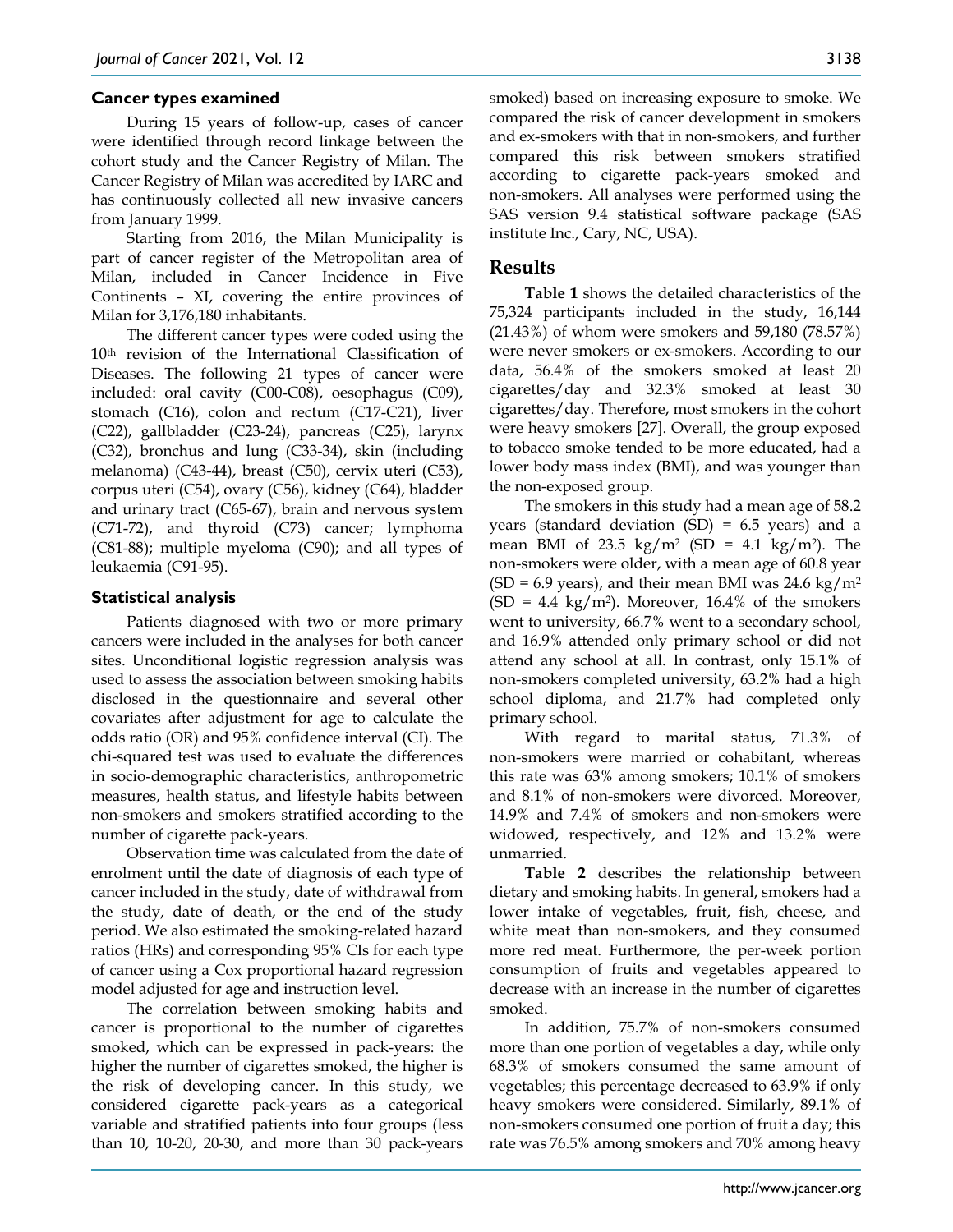smokers. Only small differences in the consumption of other foods were noted between smokers and non-smokers (**Table 2**).

The risk estimates for the association between cigarette smoking and cancer are illustrated in **Table 3.** Cancer was found to have developed in 9,487 cases, representing 12.2% of the cohort. Overall, the person-time incidence for all cancers included was 112.09 person-years for every 10,000 subjects among smokers and 90.96 person-years for every 10,000

subjects among smokers and ex-smokers. A positive association was found between smoking and all types of cancers, with an HR = 1.10 (95% CI 1.04-1.16, Χ2 < 0001) for smokers and HR = 1.38 (95% CI 1.31-1.45) in ex-smokers. The risk increased with the number of cigarettes smoked, from 1.07 (95% CI 0.94-1.21) among those who smoked less than 10 pack-years to 1.63 (95% CI 1.51-1.76) among those who smoked more than 30 pack-years.

**Table 1**. Distribution of socio-demographic and individual characteristics among participants of the FRiCaM cohort study (ATS Milan 2019).

|                                              | Smokers         | Non-smokers    | <b>OR</b> | <10 pack/year                         | 10-19 pack/year | 20-29 pack/year | $\geq$ 30 pack/year         | $X^2$    |
|----------------------------------------------|-----------------|----------------|-----------|---------------------------------------|-----------------|-----------------|-----------------------------|----------|
| Age                                          |                 |                |           |                                       |                 |                 |                             |          |
| < 50                                         | 1041 (6.5%)     | 2384 (4%)      | $1*$      | 175 (8%)                              | 335 (8.4%)      | $207(6.1\%)$    | 204 (4.5%)                  | < 0.0001 |
| 50-54                                        | 3496 (21.6%)    | 8444 (14.3%)   |           | 1.06 568 (26%)                        | 1001 (25.3%)    | 701 (20.6%)     | 843 (18.6%)                 |          |
| 55-59                                        | 4304 (26.7%)    | 12362 (20.9%)  |           | 1.25 595 (27.2%)                      | 1079 (27.2%)    | 868 (25.5%)     | 1205 (26.5%)                |          |
| 60-64                                        | 3478 (21.5%)    | 12875 (21.8%)  |           | 1.62 $402(18.4\%)$                    | 725 (18.3%)     | 797 (23.4%)     | 1116 (24.6%)                |          |
| 65-69                                        | 2495 (15.5%)    | 13879 (23.4%)  |           | 2.43 318 (14.5%)                      | 530 (13.4%)     | 522 (15.4%)     | 779 (17.1%)                 |          |
| $\geq 70$                                    | 1330 (8.2%)     | 9236 (15.6%)   |           | 3.03 129 (5.9%)                       | 293 (7.4%)      | 306 (9%)        | 395 (8.7%)                  |          |
| Mean                                         | 58.2 (44-75)    | 60.8 (41-76)   |           |                                       |                 |                 |                             |          |
| Total                                        | 16144           | 59180          |           | 2187 (15.5%)                          | 3963 (28.1)     | 3401 (24.2%)    | 4542 (32.2%)                |          |
| Year of enrolment                            |                 |                |           |                                       |                 |                 |                             | < 0.0001 |
| 2003                                         | 3696 (22.9 %)   | 13866 (23.4 %) | $1^*$     | 524 (24%)                             | 933 (23.5%)     | 800 (23.5%)     | 1014 (22.3%)                |          |
| 2004                                         | 7225 (44.7 %)   | 27034 (45.7 %) |           | 1.02 1007 (46%)                       | 1732 (43.7%)    | 1478(43.5%)     | 2064 (45.4%)                |          |
| 2005                                         | 4615 (28.7 %)   | 16469 (27.8 %) |           | 1.02 570 (26%)                        | 1118 (28.2%)    | 1007(29.6%)     | 1307(28.8%)                 |          |
| 2006                                         | 510 (3.1%)      | 1472 (2.5%)    |           | $1.01 \quad 68(3.2\%)$                | 152 (3.9%)      | 97(2.8%)        | 131 (2.9%)                  |          |
| 2007                                         | 98 (0.6%)       | 339 (0.6%)     |           | 1.06 18 $(0.8\%)$                     | 28 (0.7%)       | $19(0.6\%)$     | 26(0.6%)                    |          |
| Education <sup>1</sup>                       |                 |                |           |                                       |                 |                 |                             | < 0.0001 |
| Primary school                               | 2712 (16.9 %)   | 12721 (21.7 %) | 1.04      | 311 (14.3%)                           | 603 (15.3%)     | 569 (16.9%)     | 717 (15.9%)                 |          |
| Secondary school                             | 10685 (66.7 %)  | 37124 (63.2 %) |           | 0.92 1361 (62.4%)                     | 2631 (66.9%)    | 2265 (66.9%)    |                             |          |
| University                                   | 2629 (16.4 %)   | 8870 (15.1 %)  | $1*$      | 509 (23.3%)                           | 702 (17.8%)     | 549 (16.2%)     | 3123 (69.4%)<br>663 (14.7%) |          |
|                                              |                 |                |           |                                       |                 |                 |                             |          |
| <b>Work Activity</b>                         |                 |                | $1*$      |                                       |                 |                 |                             |          |
| Manager/Professional/Teacher                 | 3228 (20.7 %)   | 10941 (19.1 %) |           | 564 (26.5%)                           | 849 (22%)       | 673 (20.4%)     | 878 (19.9%)                 | < .0001  |
| Employee/merchant/artisan                    | 6827 (43.7 %)   | 22370 (39 %)   |           | $0.90$ 903 (42.4%)                    | 1673 (43.4%)    | 1444 (43.7%)    | 2024 (45.8%)                |          |
| Clerk/technician                             | 670 (4.3 %)     | 2298 (4 %)     |           | $0.87$ 79 (3.7%)                      | 200(5.2%)       | 123 (3.7%)      | 178 (4%)                    |          |
| Skilled worker<br>Worker                     | 747 (4.8%)      | 2987 (5.2 %)   |           | $0.96$ 88 (4.1%)<br>$0.98$ 103 (4.8%) | 171 (4.4%)      | 165(5%)         | 202 (4.6%)                  |          |
| Housewife                                    | 1068 (6.8%)     | 4218 (7.3 %)   |           |                                       | 242 (6.3%)      | 223 (6.7%)      | 285 (6.5%)                  |          |
| Never worked                                 | 2979 (19.1%)    | 14178 (24.7 %) |           | 1.13 380 (17.9%)                      | 696 (18.1%)     | 655 (19.9%)     | 816 (18.5%)                 |          |
|                                              | 99 (0.6%)       | 404 (0.7 %)    |           | $0.94$ 12 $(0.6\%)$                   | $22(0.6\%)$     | $19(0.6\%)$     | 33 (0.7%)                   |          |
| Marital status <sup>1</sup>                  |                 |                |           |                                       |                 |                 |                             | < .0001  |
| Married/cohabitant                           | 9882 (63%)      | 41048 (71.3%)  | $1*$      | 1427 (66.8%)                          | 2600 (67.2%)    | 2110 (63.6%)    | 2558 (57.9%)                |          |
| Separated/divorced                           | 1587 (10.1%)    | 4652 (8.1%)    |           | $0.70$ 192 (9%)                       | 333 (8.6%)      | 356 (10.7%)     | 514 (11.6%)                 |          |
| Widow                                        | 2344 (14.9%)    | 4230 (7.4%)    |           | $0.47$ 289 (13.5%)                    | 522 (13.6%)     | 471 (14.2%)     | 774 (17.5%)                 |          |
| Never married                                | 1885 (12%)      | 7629 (13.2%)   |           | $0.73$ 229 (10.7%)                    | 411 (10.6%)     | 383 (11.5%)     | 574 (13%)                   |          |
| Age at menarche (years) <sup>2</sup>         |                 |                |           |                                       |                 |                 |                             | < .0001  |
| $\leq 11$                                    | 4258 (27 %)     | 13674 (23.7 %) | $1^*$     | 528 (24.5%)                           | 1049 (26.9%)    | 909 (27.4%)     | 1238 (28%)                  |          |
| 12-13                                        | 7728 (49 %)     | 28791 (49.8 %) |           | 1.12 1135 (52.8%)                     | 1911 (49%)      | 1627 (49%)      | 2133 (48.2%)                |          |
| $\geq$ 14                                    | 3788 (24 %)     | 15288 (26.5%)  |           | 1.10 489 (22.7%)                      | 941 (24.1%)     | 783 (23.6%)     | 1055 (23.8%)                |          |
| Age at first live birth (years) <sup>2</sup> |                 |                |           |                                       |                 |                 |                             | < 0.0001 |
| Nulliparous                                  | 2924 (18.7%)    | 8762 (15.3%)   |           |                                       |                 |                 |                             |          |
| $\leq 20$                                    | 1462 (9.4 %)    | 3632 (6.3%)    | $1*$      | 140 (8.1%)                            | 318 (10%)       | 282 (10.6%)     | 478 (13.8%)                 |          |
| 21-24                                        | 3674 (23.6%)    | 13394 23.3%)   |           | 1.36 445 (25.7%)                      | 937 (29.5%)     | 737 (27.9%)     | 1018 (29.3%)                |          |
| 25-29                                        | 4798 (30.8%)    | 20661 (36%)    |           | 1.51 736 (42.4%)                      | 1205 (37.9%)    | 1080 (40.8%)    | 1246 (35.9%)                |          |
| $\geq 30$                                    | 2737 (17.5%)    | 10962 (19.1%)  |           | 1.46 413 (23.8%)                      | 716 (22.6%)     | 547 (20.7%)     | 729 (21%)                   |          |
| Menopausal status                            |                 |                |           |                                       |                 |                 |                             | < .0001  |
| Pre-menopause                                | 2771 (18.5 %)   | 8227 (15.2 %)  | $1^*$     | 516 (24.9%)                           | 821 (22.2%)     | 565 (17.7%)     | 571 (13.4%)                 |          |
| Post-menopause                               | 12228(81.5 %)   | 45983 (84.8 %) | 0.73      | 1559 (75.1%)                          | 2883 (77.8%)    | 2633 (82.3%)    | 3688 (86.6%)                |          |
| BMI                                          |                 |                |           |                                       |                 |                 |                             |          |
| < 18.5                                       | 977 (6.3%)      | 1936 (3.4%)    |           | $0.63$ 131 $(6.2\%)$                  | 2441 (63.8%)    | $200(6.1\%)$    | 280 (6.4%)                  | < .0001  |
| 18.5-24.9                                    | 9521 (61.5%)    | 30372 (54%)    | $1*$      | 1362 (64.5%)                          | 242 (6.3%)      | 2063 (63.1%)    | 2535 (58.2%)                |          |
| 25-29.9                                      | 3939 (25.5%)    | 18152 (32.3%)  |           | 1.36 494 (23.4%)                      | 922 (24%)       | 816 (25%)       | 1165 (26.7%)                |          |
| $\geq 30$                                    | 1036 (6.7%)     | 5721 (10.2%)   |           | $1.65$ 125 (5.9%)                     | 223 (5.8%)      | 189 (5.8%)      | 380 (8.7%)                  |          |
| Mean                                         | $23.5$ (DS=4.1) | 24.6 (DS=4.4)  |           |                                       |                 |                 |                             |          |
| Total                                        | 16144           | 59180          |           |                                       |                 |                 |                             |          |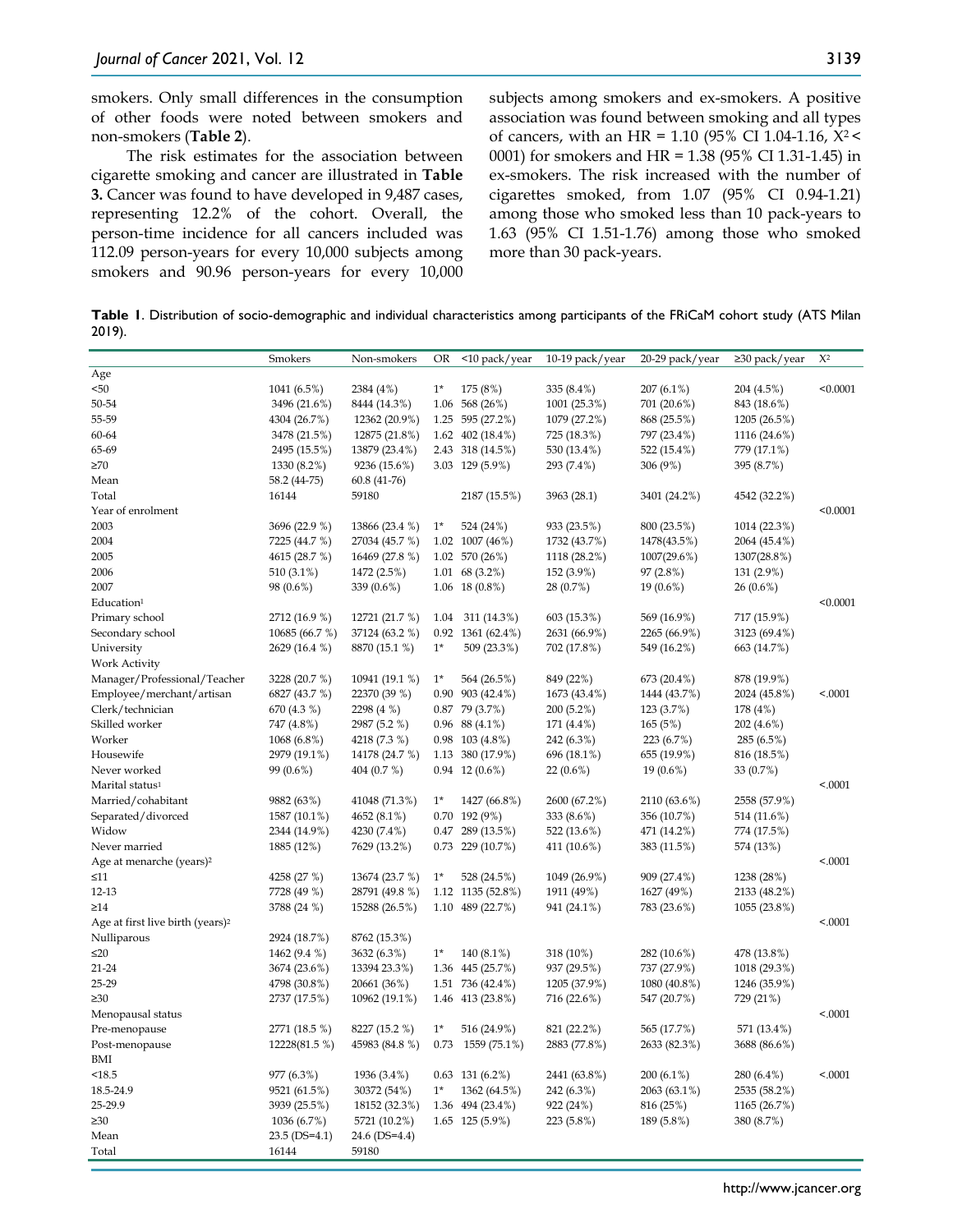**Table 2.** Distribution of dietary habits among participants of the FRiCaM cohort study (ATS Milan 2019).

| One portion of vegetables | Smokers       | Non-smokers   | OR    | <10 pack/year | 10-19 pack/year | 20-29 pack/year | ≥30 pack/year | $X^2$    |
|---------------------------|---------------|---------------|-------|---------------|-----------------|-----------------|---------------|----------|
| Less than once a week     | 385 (2.4%)    | 797 (1.4%)    | 0.50  | $31(1.4\%)$   | 60(1.5%)        | 67(2%)          | 165(3.7%)     | < .0001  |
| 1 to 6 times a week       | 4609 (29.3%)  | 13237 (22.9%) | 0.71  | 520 (24.4%)   | 1022 (26.3%)    | 995 (29.7%)     | 1449 (32.4%)  |          |
| Once a day or more        | 10763(68.3%)  | 43801 (75.7%) | $1^*$ | 1582 (74.2%)  | 2804 (72.2%)    | 2289 (68.3%)    | 2854 (63.9%)  |          |
| One portion of fruit      |               |               |       |               |                 |                 |               | < .0001  |
| Less than once a week     | 660 (4.2%)    | 661 (1.1%)    | 0.48  | $41(1.9\%)$   | $112(2.9\%)$    | 138 (4.2%)      | 296 (6.7%)    |          |
| 1 to 6 times a week       | 3013 (19.3%)  | 5644 (9.8%)   | 0.73  | 348 (16.3%)   | 683 (17.7%)     | 615(18.6%)      | 1023 (23.3%)  |          |
| Once a day or more        | 11925 (76.5%) | 51287 (89.1%) | $1^*$ | 1751 (81.8%)  | 3060 (79.4%)    | 2560 (77.2%)    | 3078 (70%)    |          |
| One portion of cheese     |               |               |       |               |                 |                 |               | < 0.0001 |
| Less than once a week     | 1294 (8.4%)   | 3868 (6.9%)   | $1^*$ | 146 (6.9%)    | 296 (7.8%)      | 253 (7.8%)      | 437 (10%)     |          |
| 1 to 6 times a week       | 11003(71.7%)  | 39958 (70.8%) | 1.31  | 1546 (73.6%)  | 2774 (73.2%)    | 2364 (72.7%)    | 3029 (69.5%)  |          |
| Once a day or more        | 3047 (19.9%)  | 12581 (22.3%) | 1.96  | 410 (19.5%)   | 720 (19%)       | 635 (19.5%)     | 891 (20.5%)   |          |
| One portion of red meat   |               |               |       |               |                 |                 |               | < 0.0001 |
| Less than once a week     | 3823 (24.7%)  | 14490 (25.6%) | $1^*$ | 492 (23.3%)   | 913 (23.8%)     | 813 (24.8%)     | 1165 (26.5%)  |          |
| 1 to 6 times a week       | 11111 (71.9%) | 40481 (71.4%) | 1.12  | 1558 (73.8%)  | 2825 (73.7%)    | 2384 (72.7%)    | 3026 (69%)    |          |
| Once a day or more        | 532 (3.4%)    | 1705 (3%)     | 1.64  | $62(2.9\%)$   | 95(2.5%)        | 82 (2.5%)       | 196 (4.5%)    |          |
| One portion of white meat |               |               |       |               |                 |                 |               | < 0.0001 |
| Less than once a week     | 2732 (17.7%)  | 7233 (12.7%)  | 0.52  | 314 (14.9%)   | 620(16.2%)      | 547 (16.5%)     | 935 (21.4%)   |          |
| 1 to 6 times a week       | 12236 (79.2%) | 47686 (83.5%) | 0.66  | 1729 (82.2%)  | 3099 (81.1%)    | 2664 (80.6%)    | 3285 (75.3%)  |          |
| Once a day or more        | 487 (3.1%)    | 2165 (3.8%)   | $1^*$ | $61(2.9\%)$   | 103(2.7%)       | 95 (2.9%)       | 140 (3.3%)    |          |
| One portion of fish       |               |               |       |               |                 |                 |               | < 0.0001 |
| Less than once a week     | 5330 (34%)    | 16282 (28.2%) | 0.53  | 627 (29.3%)   | 1202 (31.1%)    | 1155 (34.6%)    | 1722 (38.8%)  |          |
| 1 to 6 times a week       | 10195 (65%)   | 40747 (70.6%) | 0.69  | 1492 (69.6%)  | 2633 (67.9%)    | 2157 (64.7%)    | 2674 (60.2%)  |          |
| Once a day or more        | 167(1%)       | 691 (1.2%)    | $1^*$ | $23(1.1\%)$   | 40 (1%)         | 23(0.7%)        | 46(1%)        |          |
|                           |               |               |       |               |                 |                 |               |          |

Smoke exposure was positively associated with several types of cancer, as follows: colorectal HR = 1.30 (95% CI 1.11-1.51,  $X^2$  = 0.0015) among smokers and HR = 1.16 (95% CI 1.00-1.35) among ex-smokers, laryngeal HR = 34.81 (95% CI 8.07-150.14, Χ<sup>2</sup> = 0.0019) among smokers and 8.31 (95% CI 1.66-41.43) among ex-smokers, lung HR = 8.48 (95% CI 7.09-10.14, Χ2 < 0001), among smokers and 3.07 (95% CI 2.49-3.78) among ex-smokers, cervical HR = 2.51 (95% CI 1.38-4.57,  $X^2$  = 0.019) among smokers and HR = 1.91 ( 95% CI 1.02-3.59) among ex-smokers, and bladder cancer HR =  $5.67$  (95% CI 3.96-8.14,  $X^2$  < 0001) among smokers and HR = 2.37 (95% CI 1.56-3.60) among ex-smokers. A negative correlation was found for uterine and breast cancer, with an  $HR = 0.82$  (95% CI 0.64-1.06,  $X^2 = 0.015$ ) for uterine cancer among smokers and an HR = 0.75 (95% CI 0.58-0.96) among ex-smokers, and an HR =  $0.96$  (95% CI 0.87-1.05,  $X^2$  = 0.036) for breast cancer among smokers and an HR = 0.91 (95% CI 0.83-0.99) among ex-smokers. For cancer of the oral cavity  $HR = 2.63$  (95% CI 1.72-4.01), oesophagus HR = 3.09 (95% CI 1.37-6.96), stomach HR  $= 1.52$  (95% CI 1.10-2.11), and pancreas HR = 1.69 (95%) CI 1.29-2.21) and for lymphomas HR =  $1.37$  (95% CI 1.03-1.83), current smoking status was associated with cancer development, without any trend effect (**Table 2**).

The risk of cancer increased with the number of cigarettes. In more detail, for laryngeal cancer, the risk increased from HR = 12.37 (95% CI 2.22-68.92), for those who smoked less than 10 pack/year, to  $HR =$ 22.76 (95% CI 6.75-76.80) for heavy smokers. For lung

cancer, from HR =  $1.17$  (95% CI 0.64-2.15) to HR = 12.03 (95% CI 9.99-14.49). For cervical cancer, from HR = 1.71 (95% CI 0.40-7.28) to 2.48 (95% CI 1.01-6.08), and for bladder cancer, from HR=2.53 (95% CI 1.01-6.35) to HR = 7.40 (95% CI 4.79-11.45). In contrast, colorectal cancer bucked the trend, for we observed a decrease with the number of cigarettes smoked, from HR = 1.56 (95% CI 1.12-2.18) for people that smoked less than 10 pack/years of cigarettes to  $HR = 1.13$ (95% CI 0.86-1.47) for people that smoked more than 30 pack/year (**Table 2**).

### **Discussion**

In this study, which aimed to analyse the association between cigarette smoke and the development of different types of cancer in women, we evaluated a cohort of 75,324 female residents in the municipality of Milan who underwent mammographic screening and answered a questionnaire concerning socio-demographic data, anthropometric measures and information regarding their lifestyle, including food and smoke. Through linkage with the Cancer Registry of Milan, we found that 9,487 (12.6%) women from the cohort were diagnosed with cancer after enrolment.

Although just above half of the potential candidates filled out the questionnaire, this does not configure a selection bias, but a non-differential selection, which does not alter the results. In fact, the dependence of the outcome, the occurrence of cancer, is consistent across the exposure categories.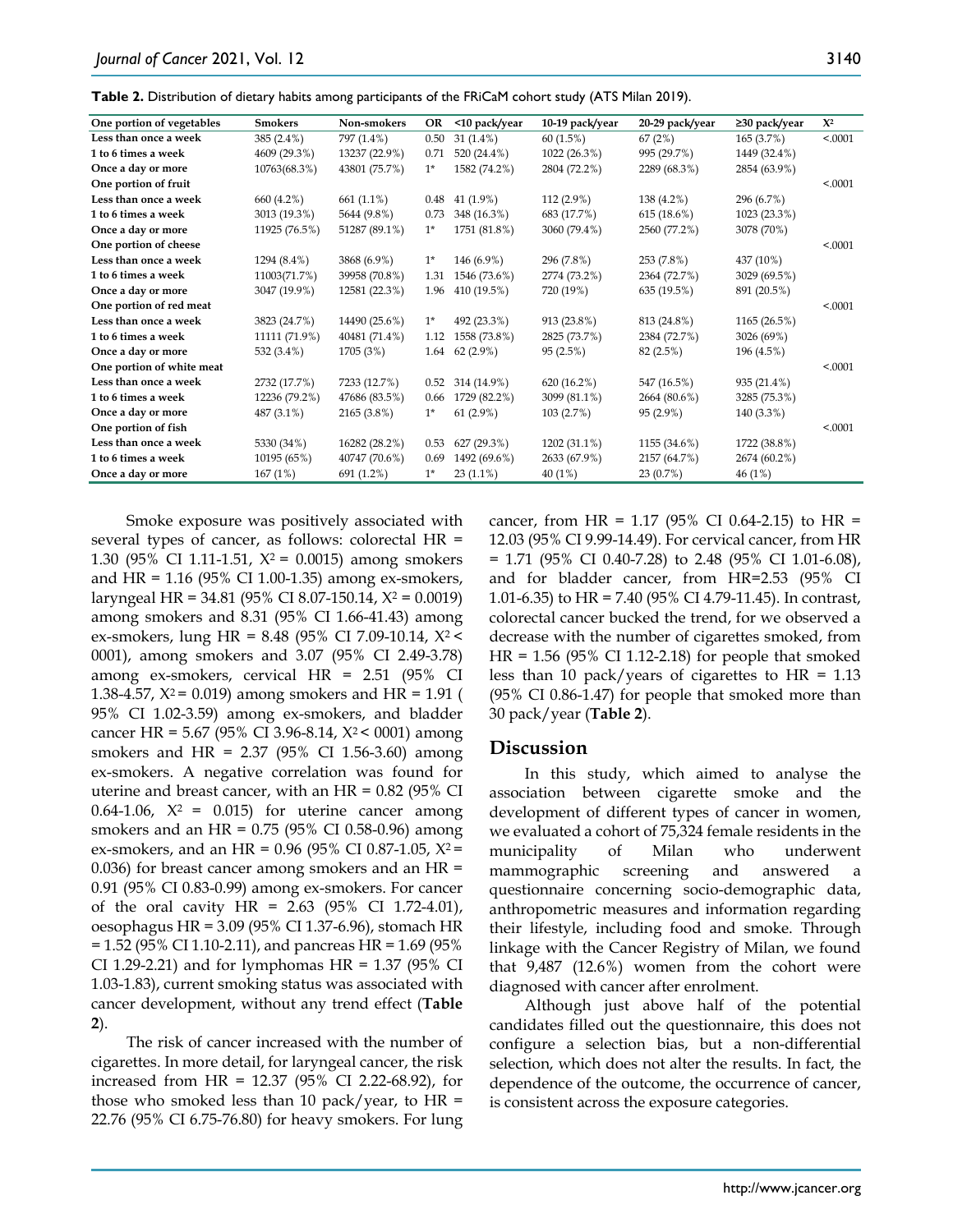|  | Table 3. Hazard Ratios and corresponding confidence intervals for smokers vs non-smokers (ATS Milan 2019). |  |  |  |  |  |  |  |
|--|------------------------------------------------------------------------------------------------------------|--|--|--|--|--|--|--|
|--|------------------------------------------------------------------------------------------------------------|--|--|--|--|--|--|--|

|                                      | Incidence (*10000) |              |            | Smoker |                         |                                                            | Pack-Years               |                                                                                         |                          |                                       | Chi-square for |
|--------------------------------------|--------------------|--------------|------------|--------|-------------------------|------------------------------------------------------------|--------------------------|-----------------------------------------------------------------------------------------|--------------------------|---------------------------------------|----------------|
|                                      | Number of<br>cases | Exp          | Non<br>Exp | No Ex  |                         | Yes                                                        | $<$ 10                   | $10-19$                                                                                 | 20-29                    | $>30$                                 | trend          |
| Oral cavity                          | 112                | 1.97         | 0.85       | $1^*$  | 1,10<br>$(0.65 - 1.87)$ | 2.63<br>$(1.72 - 4.01)$                                    | 1.31<br>$(0.40 - 4.23)$  | 2.21<br>$(1.07 - 4.54)$                                                                 | 1.71<br>$(0.73 - 4.01)$  | 4.88<br>$(2.94 - 8.11)$               | 0.19           |
| Oesophagus                           | 33                 | 0.59         | 0.25       | $1^*$  | 1.41<br>$(0.55 - 3.59)$ | 3.09<br>$(1.37-6.96)$                                      | $\overline{0}$<br>$(0-)$ | 1.13<br>$(0.15 - 8.74)$                                                                 | 3.53                     | 5.90<br>$(1.00-12.51)$ $(2.33-14.96)$ | 0.26           |
| Stomach                              | 225                | 2.48         | 2.105      | $1^*$  | 1.03<br>$(0.72 - 1.46)$ | 1.52<br>$(1.10-2.11)$                                      | 0.84<br>$(0.31 - 2.29)$  | 1.17<br>$(0.61 - 2.24)$                                                                 | 1.39<br>$(0.75 - 2.59)$  | 2.08<br>$(1.32 - 3.28)$               | 0.46           |
| Colon & Rectum                       | 1080               | 11.03        | 10.34      | $1^*$  | 1.16<br>$(1.00-1.35)$   | 1.30<br>$(1.11 - 1.51)$                                    | 1.56<br>$(1.12 - 2.18)$  | 1.30<br>$(0.99 - 1.71)$                                                                 | 1.33<br>$(1.00-1.76)$    | 1.13<br>$(0.86 - 1.47)$               | 0.015          |
| Liver                                | 143                | 1.33         | 1.403      | $1^*$  | 0.84                    | 1.15                                                       | $n.a.**$                 | 1.14                                                                                    | 1.60                     | 0.80                                  | 0.76           |
| Gallbladder                          | 114                | 1.33         | 1.05       | $1^*$  | $(0.54 - 1.30)$<br>1.17 | $(0.75-1.76)$<br>1.54                                      | 1.19                     | $(0.53 - 2.48)$<br>1.78                                                                 | $(0.80 - 3.18)$<br>0.99  | $(0.35-1.84)$<br>2.05                 | 0.33           |
| Pancreas                             | 309                | 3.77         | 2.79       | $1^*$  | $(0.73 - 1.87)$<br>1.18 | $(0.97 - 2.43)$<br>1.69                                    | $(0.37 - 3.82)$<br>1.39  | $(0.84 - 3.76)$<br>1.50                                                                 | $(0.36 - 2.73)$<br>1.56  | $(1.07 - 3.91)$<br>1.93               | 0.067          |
| Larynx                               | 29                 | 0.965        | 0.098      | $1^*$  | $(0.89 - 1.58)$<br>8.31 | $(1.29 - 2.21)$<br>34.81<br>$(1.66-41.43)$ $(8.07-150.14)$ | $(0.71 - 2.73)$<br>12.37 | $(0.92 - 2.46)$<br>13.51<br>$(2.22-68.92)$ $(3.31-55.12)$ $(4.98-70.98)$ $(6.75-76.80)$ | $(0.94 - 2.58)$<br>18.79 | $(1.29 - 2.89)$<br>22.76              | 0.0019         |
| Bronchus and lung                    | 829                | 21.14        | 4.54       | $1*$   | 3.07<br>$(2.49 - 3.78)$ | 8.48<br>$(7.09-10.14)$                                     | 1.17<br>$(0.64 - 2.15)$  | 3.73<br>$(2.81 - 4.95)$                                                                 | 5.90<br>$(4.60 - 7.57)$  | 12.03<br>$(9.99 - 14.49)$             | < .0001        |
| Skin cancers (including<br>melanoma) | 1429               | 11.48        | 14.51      | $1^*$  | 1.07<br>$(0.94 - 1.22)$ | 0.90<br>$(0.78 - 1.04)$                                    | 0.78<br>$(0.53 - 1.13)$  | 1.04<br>$(0.81 - 1.33)$                                                                 | 1.04<br>$(0.80-1.35)$    | 0.85<br>$(0.66 - 1.09)$               | 0.47           |
| <b>Breast</b>                        | 2952               | 28.21        | 28.77      | $1^*$  | 0.91<br>$(0.83 - 0.99)$ | 0.96<br>$(0.87 - 1.05)$                                    | 0.97<br>$(0.98 - 0.78)$  | 0.88<br>$(0.74 - 1.05)$                                                                 | 1.12<br>$(0.95-1.33)$    | 0.99<br>$(0.85-1.16)$                 | 0.036          |
| Cervix uteri                         | 62                 | 0.965        | 0.504      | $1^*$  | 1.91<br>$(1.02 - 3.59)$ | 2.51<br>$(1.38 - 4.57)$                                    | 1.71<br>$(0.40 - 7.28)$  | 2.76<br>$(1.12 - 6.81)$                                                                 | 2.70<br>$(1.03 - 7.11)$  | 2.48<br>$(1.01 - 6.08)$               | 0.019          |
| Corpus uteri                         | 428                | 3.77         | 4.26       | $1^*$  | 0.75<br>$(0.58 - 0.96)$ | 0.82<br>$(0.64 - 1.06)$                                    | 0.74<br>$(0.39-1.40)$    | 0.91<br>$(0.58 - 1.40)$                                                                 | 0.72<br>$(0.43 - 1.21)$  | 0.98<br>$(0.66-1.46)$                 | 0.015          |
| Ovary                                | 273                | 2.297        | 2.74       | $1^*$  | 1.04<br>$(0.78 - 1.34)$ | 0.88<br>$(0.64 - 1.21)$                                    | 1.12<br>$(0.58 - 2.19)$  | 0.83<br>$(0.46 - 1.49)$                                                                 | 0.98<br>$(0.54 - 1.75)$  | 0.43<br>$(0.20 - 0.92)$               | 0.91           |
| Kidney                               | 167                | 1.56         | 1.64       | $1^*$  | 1.10<br>$(0.75-1.60)$   | 1.11<br>$(0.74 - 1.65)$                                    | 1.41<br>$(0.62 - 3.25)$  | 0.39<br>$(0.12 - 1.24)$                                                                 | 1.02<br>$(0.47 - 2.12)$  | 1.41<br>$(0.79 - 2.52)$               | 0.58           |
| Bladder. urinary tract               | 170                | 3.63         | 1.12       | $1^*$  | 2.37<br>$(1.56 - 3.60)$ | 5.67<br>$(3.96 - 8.14)$                                    | 2.53<br>$(1.01 - 6.35)$  | 3.06<br>$(1.59 - 5.87)$                                                                 | 6.87                     | 7.40<br>$(4.21-11.21)$ $(4.79-11-45)$ | < .0001        |
| Brain and nervous system 123         |                    | 1.485 1.21   |            | $1^*$  | 1.44<br>$(0.94 - 2.21)$ | 1.18<br>$(0.74 - 1.91)$                                    | 1.12<br>$(0.35 - 3.58)$  | 1.26<br>$(0.54 - 2.92)$                                                                 | 1.84<br>$(0.88 - 3.86)$  | 0.69<br>$(0.25-1.90)$                 | 0.09           |
| Thyroid                              | 159                | 1.56         | 1.54       | $1^*$  | 0.89<br>$(0.60-1.32)$   | 0.92<br>$(0.61 - 1.37)$                                    | 1.12<br>$(0.48 - 2.56)$  | 0.95<br>$(0.47-1.89)$                                                                   | 0.76<br>$(0.33 - 1.73)$  | 0.68<br>$(0.32 - 1.47)$               | 0.53           |
| Lymphomas                            | 298                | 3.26         | 2.79       | $1^*$  | 1.20<br>$(0.90 - 1.59)$ | 1.37<br>$(1.03 - 1.83)$                                    | 1.57<br>$(0.85 - 2.90)$  | 1.30<br>$(0.77 - 2.18)$                                                                 | 1.62<br>$(0.99 - 2.65)$  | 1.08<br>$(0.64 - 1.81)$               | 0.12           |
| Multiple myeloma                     | 115                | 1.103 1.12   |            | $1*$   | 1.02<br>$(0.64 - 1.62)$ | 1.15<br>$(0.71 - 1.85)$                                    | 1.36<br>$0.49 - 3.77$    | 1.52<br>$(0.72 - 3.21)$                                                                 | 0.89<br>$(0.32 - 2.45)$  | 1.20<br>$(0.55 - 2.62)$               | 0.86           |
| All leukaemia                        | 128                | 0.919 1.33   |            | $1^*$  | 1.22<br>$(0.81 - 1.85)$ | 0.85<br>$(0.52 - 1.41)$                                    | 0.63<br>$(0.15-2.60)$    | 1.42<br>$(0.68 - 2.97)$                                                                 | 0.20<br>$(0.03 - 1.42)$  | 0.74<br>$(0.30 - 1.84)$               | 0.43           |
| All neoplasms                        | 9487               | 112.09 90.96 |            | $1^*$  | 1.38<br>$(1.31 - 1.45)$ | 1.10<br>$(1.04 - 1.16)$                                    | 1.07<br>$(0.94 - 1.21)$  | 1.19<br>$(1.09-1.31)$                                                                   | 1.41<br>$(1.29 - 1.55)$  | 1.63<br>$(1.51 - 1.76)$               | < .0001        |

The present study showed that smoking was positively associated with an increased risk of several types of cancer, including tracheal, bronchial and lung, laryngeal, bladder and urinary tract, cervical, and colorectal cancer.

For colorectal cancer, the HR was 1.30 (95% CI 1.11-1.51) in the smoker population. This association is not well demonstrated in the literature. Studies conducted before 1980 failed to identify any association between cigarette smoking and colorectal cancer. Over the following twenty years, some studies found an association between long-term exposure to smoke and colorectal cancer among heavy smokers [28]. Giovannucci et al, found an association between smoking and the presence of colorectal cancer in women (Relative Risk (RR) =1.11; 95% CI = 0.93-1.34)

35 years after smoking initiation [29]. Similar results were noted in cohort and case–control studies [30-35]. A more recent meta-analysis of observational studies conducted by Yang et al, in 2016 found an association between passive smoke exposure and rectal cancer RR=1.14 (95% CI 1.05-1.24) [36] Therefore our data are coherent with the data present in literature. However further studies are needed in order to investigate in more detail this association.

Interestingly, in this study we found a negative association between smoking and uterine cancer, with an HR of 0.82 (95% CI 0.64-1.06) thus not significant, but a significant HR of 0.75 (95% CI 0.58-0.96) in ex-smokers. These results are consistent with the current literature [37].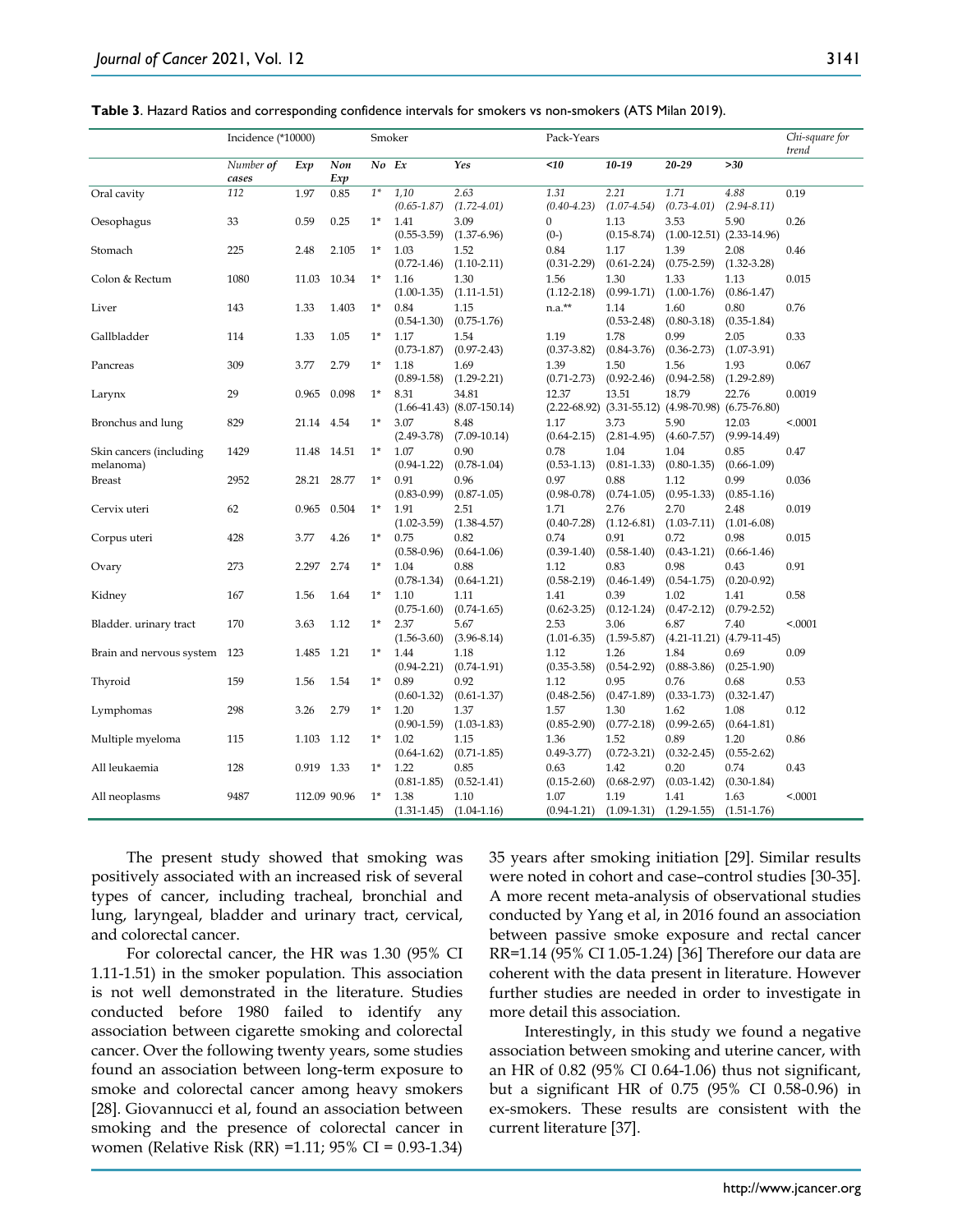Breast cancer was negatively associated with cigarette smoking, with an HR of 0.96 (95% CI 0.87-1.05) for smokers and of 0.91 (95% CI 0.83-0.99) for ex-smokers. As previously, the results are significant only for ex-smokers.

Regarding this association, results in literature found an increased association both for breast cancer-specific mortality and for the all-cause mortality in smokers, while in ex-smokers, is mildly increased the all-cause mortality but not the breast cancer-specific mortality [38]. Therefore, this association is controversial.

In our opinion it is unlikely that smoke have a real protective role. Our results and the results in literature could be explained by considering the composition of our cohort. Indeed, the smokers of the FRiCaM cohort study are mainly heavy smokers. It is possible that ex-smokers have a decreased risk of dying for breast and uterine cancer because they were exposed to high level of carcinogenic and so, they have a higher probability of dying for other smoke-related diseases such as cardiovascular diseases or lung cancer. Another explanation could be the presence of confounders or bias.

In a recent study, Pakzad et al, performed a case-control study and corrected the association between breast cancer and smoke for the smoking misclassification bias secondary to self-reporting. After this adjustment they found that the association between breast cancer and smoke, previously negative became positive [39]. Therefore, further studies are needed in order to evaluate this association, and possible bias of misclassification should be considered.

Further, the present study also confirmed an association between smoking and cancer of the lung, bronchi, trachea, larynx, bladder, and pancreas. As previously written, the smokers in this cohort were largely heavy smokers, which clearly affected the results. Smokers had a higher risk of developing lung cancer (HR=8.48 vs. non-smokers). When we considered exposure-related stratification, we found that the risk among those smoking <10 pack-years versus the risk among never and ex-smokers combined was 1.17. In contrast, when the exposure was ≥30 pack-years, the risk was considerably higher at 12.03, clearly demonstrating that heavy smokers contributed highly to the first HR of 8.48. The HR of 1.17 noted for those consuming <10 pack/years can be explained by the fact that this risk was measured in relation to the risk among never and ex-smokers combined, and despite the reduction in the risk observed after quitting smoking, the risk among ex-smokers is still higher than that among never smokers.

more extended period. Despite these, the study has several strengths: the cohort size, the long follow-up duration of 15 years, and the significant predominance of heavy smokers in the exposed group.

# **Conclusions**

In conclusion, the evidence from this population-based cohort study confirms that cigarette smoke increases the overall risk of cancer and specifically raises the risk of cancer of the lungs, bronchi, trachea, larynx, colon, pancreas, and cervix. One important point of our study is that we identified an increased risk of multiple types of cancer, for which there was previously little evidence. Secondly, the present study was conducted considering the increasing cancer incidence among women due to the rising trend of smoking habits in this group. This trend is expected to expand the current gender gap in healthcare. Our results thus highlight the need to develop effective anti-tobacco health initiatives targeting women, such as campaigns for smoking reduction, mass advertising campaigns in the media, and health education at school, which if conducted properly and for extended durations, could effectively reduce the current gender inequalities in healthcare.

## **Abbreviations**

BMI: body mass index; CI: confidence interval; HR: hazard ratio; OR: odds ratio; RR: relative risk; SD: standard deviation; WHO: World Health Organization.

## **Acknowledgements**

We would also like to sincerely thank and acknowledge those that have made significant contributions to making this effort happen: Luigi Bisanti, Patrizia Di Benedetto, Irene Accardi, Valentina Bruno, Schantal Alouche, the Cancer Registry personnel of the Epidemiology Unit and Anna Rita Silvestri, Enrica Tidone and the personnel of the Screening Unit of the Agency for Health Protection. The authors are indebted to the hospital staff who participated in the study ensuring collecting questionnaires.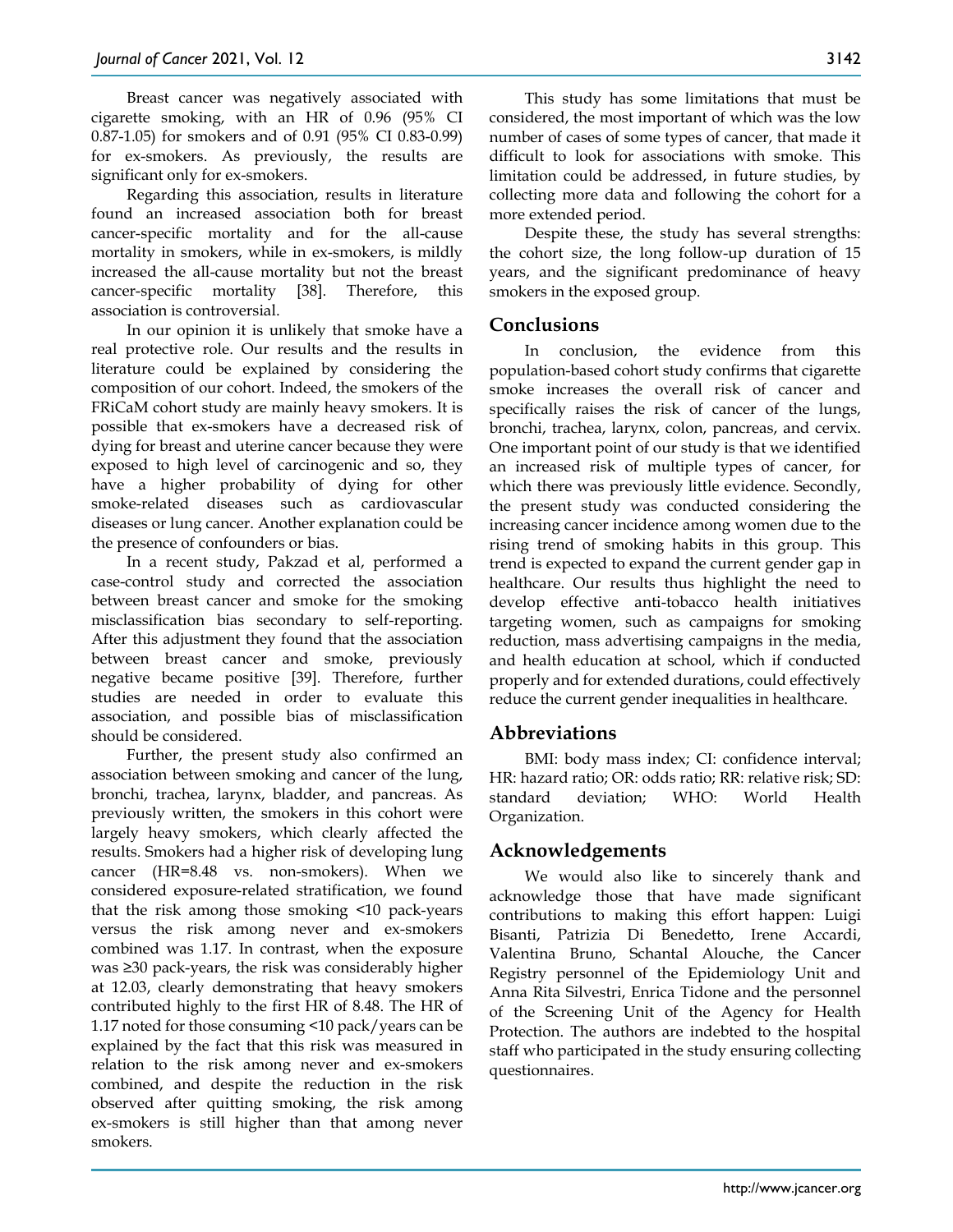#### **Availability of data and materials**

The datasets are not available as they belong to the Agency for Health Protection of the Province of Milan.

#### **Committee Approval and Patient Consent**

This is an observational study based on data routinely collected by the Agency for Health Protection (ATS) of Milan, a public body of the Regional Health Service – Lombardy Region. The ATS has among its institutional functions, the government of the care pathway at the individual level in the regional social and healthcare system, the evaluation of the services provided to, and the outcomes of patients residing in the covered area. Particularly, the evaluation of health status of the population is deemed as a priority in the R.L. 7600, 20/12/2017, pp75 (https://www.regione.lombardia.it/wps/ wcm/connect/cf479d70-9c53-4491-b5b70a6d43fdcd43 /DGR2017\_7600\_regole\_2018.pdf?MOD=AJPERES& CACHEID=ROOTWORKSPACE-cf479d70-9c53-4491 b5b7-0a6d43fdcd43-m-4aqQs).

According to the function attributed to the ATS from the Regional legislation (R.L. 23/2015, 11/08/ 2015 http://normelombardia.consiglio.regione. lombardia.it/NormeLombardia/Accessibile/main.as px?view=showdoc&iddoc=lr002015081100023),

ethical approval was deemed not necessary. This study is also ethically compliant with the National Law (D.Lgs. 101/2018 https://www. gazzettaufficiale.it/eli/id/2018/09/04/18G00129/sg ) and the "General Authorisation to Process Personal Data for Scientific Research Purposes" (n.8 and 9/2016, referred to in the Data Protection Authority action of 13/12/2018 https://www.garanteprivacy. it/home/docweb/-/docweb-display/docweb/90689 72). Administrative permission to perform the study was granted by the General Direction of the Agency for Health Protection (ATS) of Milan, resolution n°36 16/01/2018 (http://80.88.164.206/ULISS-eAsl/ Bacheca/coatti01.aspx?bac\_codice=50&idSessione=p 1wyp32vyc3urymjzo5vvh45&men\_id=00.00.00). Data were anonymised before its use for the present study.

#### **Funding**

This work was supported by the Italian League Against Cancer. The funding body did not play any role in the design of the study and collection, analysis, and interpretation of data and in writing of the manuscript as it was an unrestricted funding.

## **Competing Interests**

The authors have declared that no competing interest exists.

#### **References**

- [Internet] OEDC. European U. Health at a Glance: Europe 20162016. Available<br>from: https://ec.europa.eu/health/sites/health/files/state/docs/health https://ec.europa.eu/health/sites/health/files/state/docs/health\_ glance\_2016\_rep\_en.pdf
- 2. Jacob L, Freyn M, Kalder M, Dinas K, Kostev K. Impact of tobacco smoking on the risk of developing 25 different cancers in the UK: a retrospective study of 422,010 patients followed for up to 30 years. Oncotarget. 2018; 9(25):17420-9.
- 3. Doll R, Hill AB. Smoking and carcinoma of the lung; preliminary report. Br Med J. 1950; 2(4682):739-48.
- 4. IARC. TOBACCO SMOKING. In: IARC, editor. 2018.
- 5. WHO. Tobacco: WHO; 2020 [updated 20 May 2020].
- 6. Alan Rodgman TAP. The Chemical Components of Tobacco and Tobacco Smoke. 2nd Edition ed2013.
- 7. Humans IWGotEoCRt. Tobacco smoke and involuntary smoking. IARC Monogr Eval Carcinog Risks Hum. 2004; 83:1-1438.
- 8. Organizzation WH. Tobacco smoking: WHO; 2018 [updated 2018-03-23].
- Organizzation WH. WHO REPORT ON THE GLOBAL TOBACCO EPIDEMIC, 2019. 2019.
- 10. Statistica INd. Annuario Statistico Italiano 2016. In: Istat, editor. 2016.
- 11. de Groot PM, Wu CC, Carter BW, Munden RF. The epidemiology of lung cancer. Transl Lung Cancer Res. 2018; 7(3):220-33.
- 12. Rowland C, Eiser C, Rowe R, Danson S. The effect of smoking on health-related quality of life in lung cancer patients: a systematic review. BMJ Support Palliat Care. 2012; 2(4):312-8.
- 13. Shikata S, Takemura Y. Secondhand smoke exposure and risk of lung cancer in Japan: a systematic review and meta-analysis of epidemiologic studies. Jpn J Clin Oncol. 2017; 47(3):282.
- 14. Altshuler B. Quantitative models for lung cancer induced by cigarette smoke. Environ Health Perspect. 1989; 81:107-8; discussion 21-2.
- 15. Gaffney M, Altshuler B. Examination of the role of cigarette smoke in lung carcinogenesis using multistage models. J Natl Cancer Inst. 1988;80(12):925-31.
- 16. Min KJ, Lee JK, So KA, Kim MK. Association Between Passive Smoking and the Risk of Cervical Intraepithelial Neoplasia 1 in Korean Women. J Epidemiol. 2018; 28(1):48-53.
- 17. Trimble CL, Genkinger JM, Burke AE, Hoffman SC, Helzlsouer KJ, Diener-West M, et al. Active and passive cigarette smoking and the risk of cervical neoplasia. Obstet Gynecol. 2005; 105(1):174-81.
- 18. Fang JH, Yu XM, Zhang SH, Yang Y. Effect of smoking on high-grade cervical cancer in women on the basis of human papillomavirus infection studies. J Cancer Res Ther. 2018; 14(Supplement):S184-S9.
- 19. Samanic C, Kogevinas M, Dosemeci M, Malats N, Real FX, Garcia-Closas M, et al. Smoking and bladder cancer in Spain: effects of tobacco type, timing, environmental tobacco smoke, and gender. Cancer Epidemiol Biomarkers Prev. 2006; 15(7):1348-54.
- 20. Baris D, Karagas MR, Verrill C, Johnson A, Andrew AS, Marsit CJ, et al. A case-control study of smoking and bladder cancer risk: emergent patterns over time. J Natl Cancer Inst. 2009; 101(22):1553-61.
- 21. Ding Y, Yu C, Han Z, Xu S, Li D, Meng X, et al. Environmental tobacco smoke and pancreatic cancer: a case-control study. Int J Clin Exp Med. 2015; 8(9):16729-32.
- 22. Villeneuve PJ, Johnson KC, Mao Y, Hanley AJ, Canadian Cancer Registries Research G. Environmental tobacco smoke and the risk of pancreatic cancer: findings from a Canadian population-based case-control study. Can J Public Health. 2004; 95(1):32-7.
- 23. Bao Y, Giovannucci E, Fuchs CS, Michaud DS. Passive smoking and pancreatic cancer in women: a prospective cohort study. Cancer Epidemiol Biomarkers Prev. 2009; 18(8):2292-6.
- 24. Simarak S, de Jong UW, Breslow N, Dahl CJ, Ruckphaopunt K, Scheelings P, et al. Cancer of the oral cavity, pharynx/larynx and lung in North Thailand: case-control study and analysis of cigar smoke. Br J Cancer. 1977; 36(1):130-40.
- 25. Hashibe M, Brennan P, Benhamou S, Castellsague X, Chen C, Curado MP, et al. Alcohol drinking in never users of tobacco, cigarette smoking in never drinkers, and the risk of head and neck cancer: pooled analysis in the International Head and Neck Cancer Epidemiology Consortium. J Natl Cancer Inst. 2007; 99(10):777-89.
- 26. Bravi F, Decarli A, Russo AG. Risk factors for breast cancer in a cohort of mammographic screening program: a nested case-control study within the FRiCaM study. Cancer Med. 2018; 7(5):2145-52.
- 27. Fernandes TP, Silverstein SM, Almeida NL, Santos NA. Visual impairments in tobacco use disorder. Psychiatry Res. 2019; 271:60-7.
- 28. Limsui D, Vierkant RA, Tillmans LS, et al. Cigarette smoking and colorectal cancer risk by molecularly defined subtypes. J Natl Cancer Inst. 2010; 102(14):1012-1022. doi:10.1093/jnci/djq201
- 29. Giovannucci E, Rimm EB, Stampfer MJ, Colditz GA, Ascherio A, Kearney J, et al. A prospective study of cigarette smoking and risk of colorectal adenoma and colorectal cancer in U.S. men. J Natl Cancer Inst. 1994; 86(3):183-91.
- 30. Giovannucci E, Colditz GA, Stampfer MJ, Hunter D, Rosner BA, Willett WC, et al. A prospective study of cigarette smoking and risk of colorectal adenoma and colorectal cancer in U.S. women. J Natl Cancer Inst. 1994; 86(3):192-9.
- 31. Chao A, Thun MJ, Jacobs EJ, Henley SJ, Rodriguez C, Calle EE. Cigarette smoking and colorectal cancer mortality in the cancer prevention study II. J Natl Cancer Inst. 2000; 92(23):1888-96.
- 32. Knekt P, Hakama M, Järvinen R, Pukkala E, Heliövaara M. Smoking and risk of colorectal cancer. Br J Cancer. 1998; 78(1):136-9.